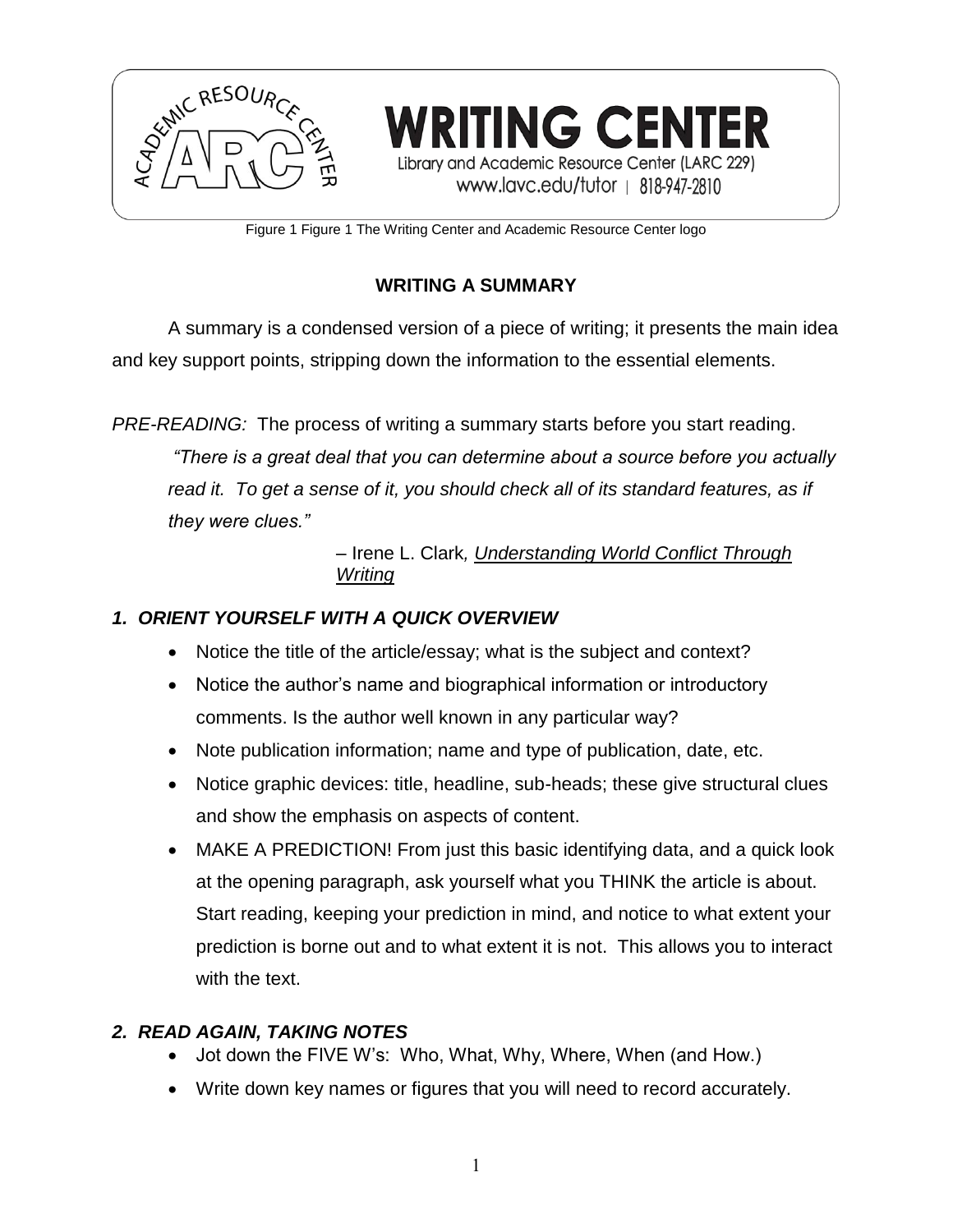# *3. NOW, PUT YOUR MATERIAL AWAY, AND WRITE IN YOUR OWN WORDS WHAT THE ARTICLE WAS ABOUT.*

Here's a good method: Pretend you are picking up the telephone to tell a friend about the article. Just use your regular conversational tone and tell it like it is…briefly, with emphasis on what is important, and the impact that article might have on them. Then, write it just like you said it, and revise and edit later.

- 1. Give the article's title, author and publication information.
- 2. Give a brief sentence describing the main point of the article.
- 3. Give examples that are used developing the main point of the article.
- 4. Always try to put it into *your own words*.

### **WHAT NOT TO DO IN A SUMMARY**

- Do not paraphrase the entire passage; that is, do not rewrite it by rephrasing it word for word.
- Do not combine just the topic sentence of most of the paragraphs or string together a series of quotations. Neither method gives all of the important ideas of a passage.
- Do not make your summary a collection of the notes you take as you read. Taking notes is one of the steps in preparing a summary, but these notes do not show the way the ideas are related to each other in the original. Your summary should show this relationship.
- Do not include any unimportant information. Leave out most short narratives and details.
- Do not write, "The author says . . ." or "The author believes . . ." Try not to use the author's exact phrases. Instead, put the ideas in your own words. However, if you must use the author's exact words, put them within quotation marks.
- Do not make critical comments like, "This article does not give enough examples" unless the instructor wants them.

*From STRATEGIES AND STRUCTURES: A BASIC WRITING* GUIDE by *Mary S. Spangler and Rita R. Werner*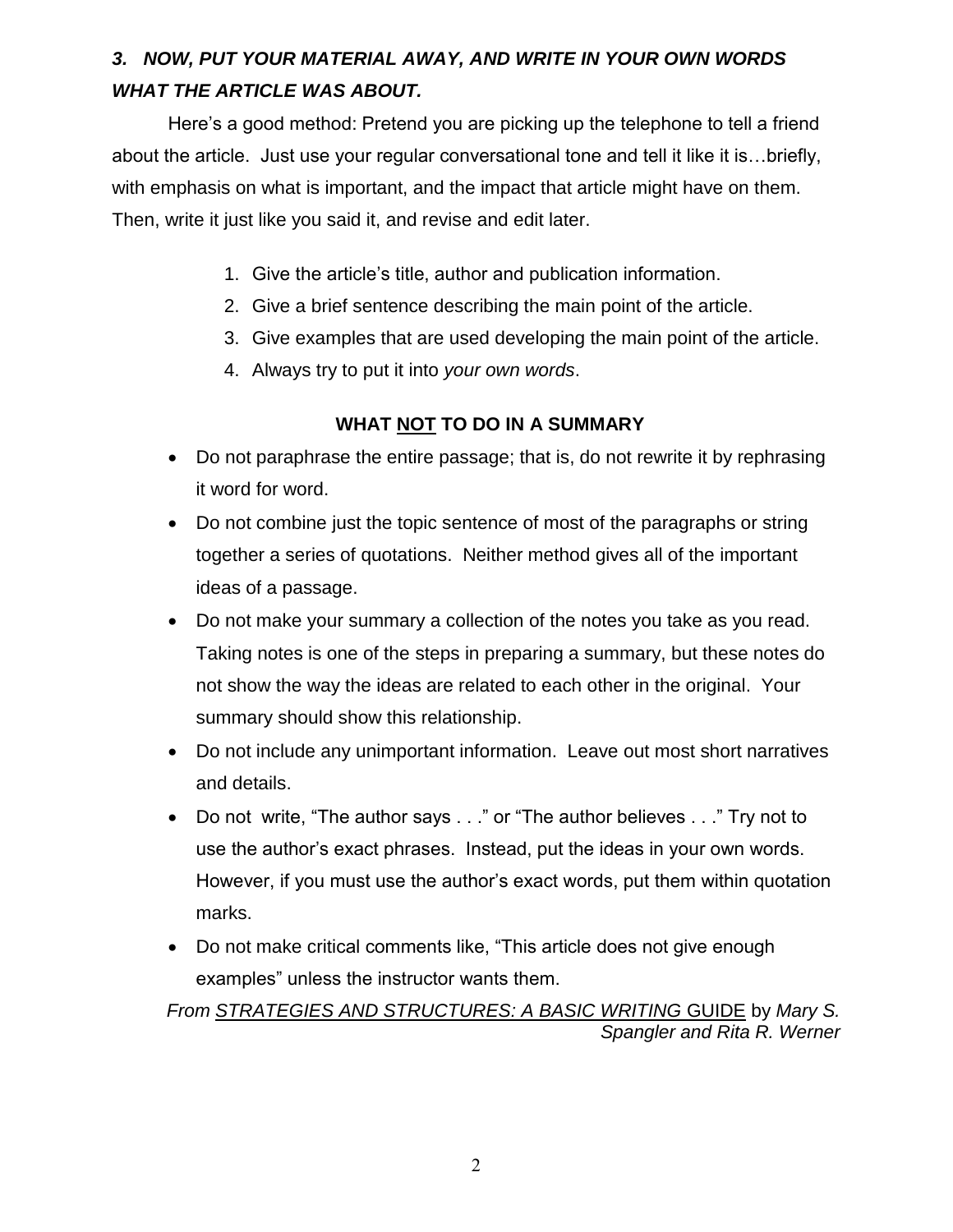# *AVOIDING PLAGIARISM AND CLOSE PARAPHRASING*

Keep the following in mind when working on the rough drafts of your summary:

- Express the author's ideas in your own words. Do not imitate the original work or stay too close to its style.
- Do not use expressions like " the author says." Equally important, do not introduce your own opinion into the summary; that is, don't make comments like " another good point made by the author." Instead, concentrate on presenting the author's ideas directly and briefly.

*From English Skills* by *John Langan*

# *AVOIDING CLOSE PARAPHRASES*

**• ORIGINAL VERSION** 

If the existence of a signing ape was unsettling for linguists, it was also startling news for animal behaviorists. --Davis, Eloquent Animals, p.26

UNACCEPTABLE BORROWING OF WORDING

The existence of a signing ape unsettled linguists and startled animal behaviorists.

UNACCEPTABLE BORROWING OF STRUCTURE

If the presence of a sign-language-using chimp was disturbing for scientists studying language, it was also surprising to scientists studying animal behavior.

• ACCEPTABLE PARAPHRASES

According to Flora Davis, linguists and animal behaviorists were unprepared for the news that a chimp could communicate with its trainers through sign language.

When they learned of an ape's ability to use sign language, both linguists and animal behaviorists were taken by surprise (Davis 26).

*From The Bedford Handbook For Writers*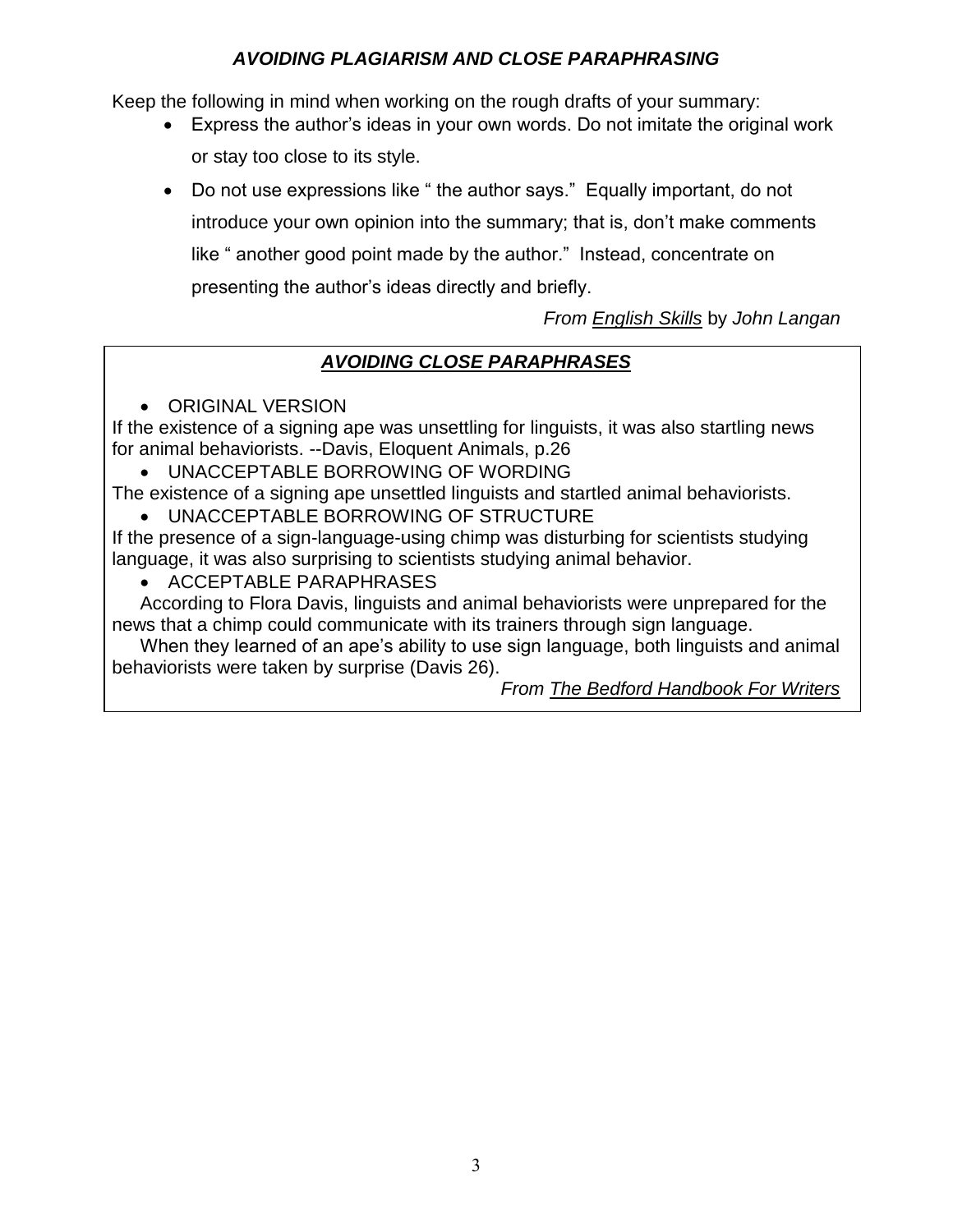### **Exercise:**

### **The following is a sample article for the summary exercise.**

**October** 3, 2003, Friday *The Final Frontier: Queens; Museum's Rockets Return After a Tuneup in Ohio* By COREY KILGANNON

You can see a lot of strange things on a New York City street, but on Wednesday night there was something almost literally out of this world. Two extra-long flatbed trucks rumbled into Manhattan looking as if they had made a wrong turn at Cape Canaveral. Each truck carried a vintage rocket built four decades ago to soar into space, a voyage that some days seems less difficult than a trip across Midtown. The rockets -- an Atlas and a Titan 2, each roughly 100 feet long -- had been refurbished in Ohio and were being brought back to be reinstalled outside the New York Hall of Science, on the western edge of Flushing Meadows-Corona Park in Queens. Getting there required taking a lengthy and

windy route through Manhattan and Brooklyn. "Oh, New York was definitely the roughest part of the two-day trip," said Frank Corsaro, 47, who drove the truck carrying the Titan. "We had traffic and cabbies cutting us off. People were actually stopping us asking if these were nuclear missiles for the war. It was ridiculous." The rockets were first installed at the Hall of Science as an exhibit in the United States Space Park for the 1964 World's Fair, and eventually became a prime attraction of the Hall of Science.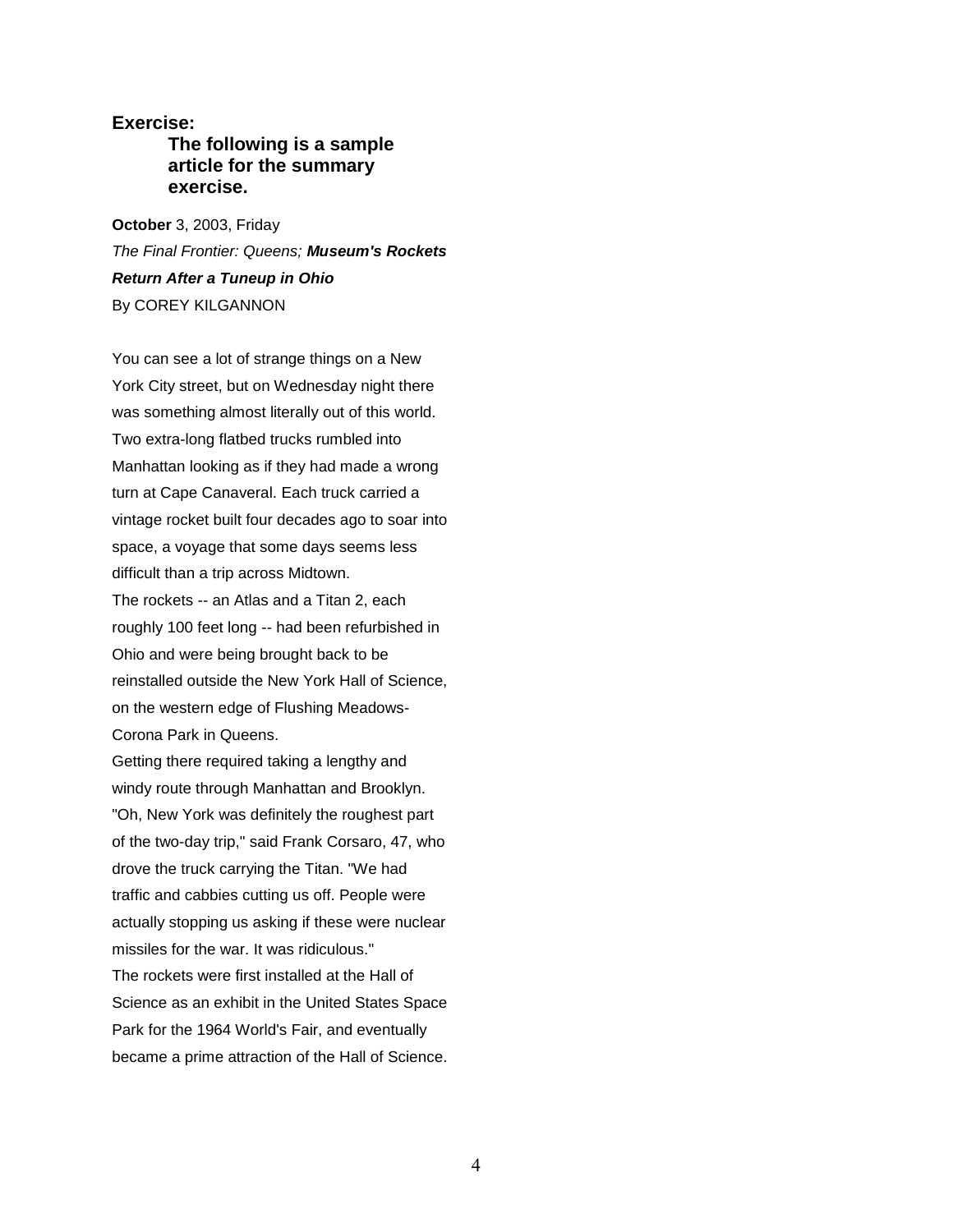But over the years they became decrepit, filthy and infested with pigeons. By the 1990's, they were more faded kitsch than gleaming majestic testaments to the boldness of the space age. Their frameworks had deteriorated and the rockets were structurally unsound, said the Hall of Science's director, Alan J. Friedman. The two rockets, which are essentially empty shells without their fuel tanks, are supported by internal frames for exhibition. "The Atlas actually had a wooden interior frame that had become infested with termites," Dr. Friedman said. "We considered donating them to an aviation museum, but the people of New York have such an affection for the rockets, we realized that couldn't happen."

In 2001, they were removed and trucked to Akron, Ohio, for a \$2 million restoration job by Thomarios, a specialty construction company. Workers built and installed new frames and foundations so the rockets would no longer need wires for support and could withstand winds up to 125 miles per hour.

Workers also replaced many exterior panels on the spacecraft and power-washed them before applying paint and coating to protect them. Both rockets were made for the Air Force in 1961 to carry nuclear warheads, said Louis Chinal, a space historian from Staten Island who was hired as a consultant on the project. Instead, NASA acquired them to put astronauts into orbit under the Mercury and Gemini space programs. They were never used and ended up being donated for display at the World's Fair. The Titan rocket has a mock fiberglass flight capsule, but the Atlas rocket was equipped by NASA with an original Mercury flight capsule

used atop another rocket in a short unmanned flight in 1960 in Virginia to test an escape mechanism. During the recent refurbishment, that capsule was removed for display at the center, and a fiberglass replica has replaced it on the rocket.

Dr. Friedman called the rockets "a visual symbol of science and technology."

"They bring back for another generation the excitement a lot of us felt for the space program," he said. "These have always grabbed the attention of children and adults whose greatest dream is to blast off to another universe. They are visible and visceral and proof that science can be big and beautiful and even dangerous."

The rockets were reinstalled yesterday in their familiar spot next to the center. A crane lifted both rockets, now strengthened and shiny, off the flatbeds and onto sturdy new bases.

The Atlas, 93 feet of stainless steel, was guided onto its 10-foot-high platform as a group of onlookers in lawn chairs cheered. Then the Titan, with its new black, white and gray paint job, was installed.

"They're back, the twin towers of Queens," said Bob Lantier, 50, who lives near the center. "I grew up with these rockets. They're like family. I missed them every day they were away."

The Hall of Science is undergoing a \$68 million, five-year expansion. As the crane lifted the Titan near the center's new 55,000-square-foot addition yesterday, gusts of wind made the rocket swing back and forth.

The scene inspired awe in Jonas Toleikis, 6, a first grader from Manhattan, who mused that the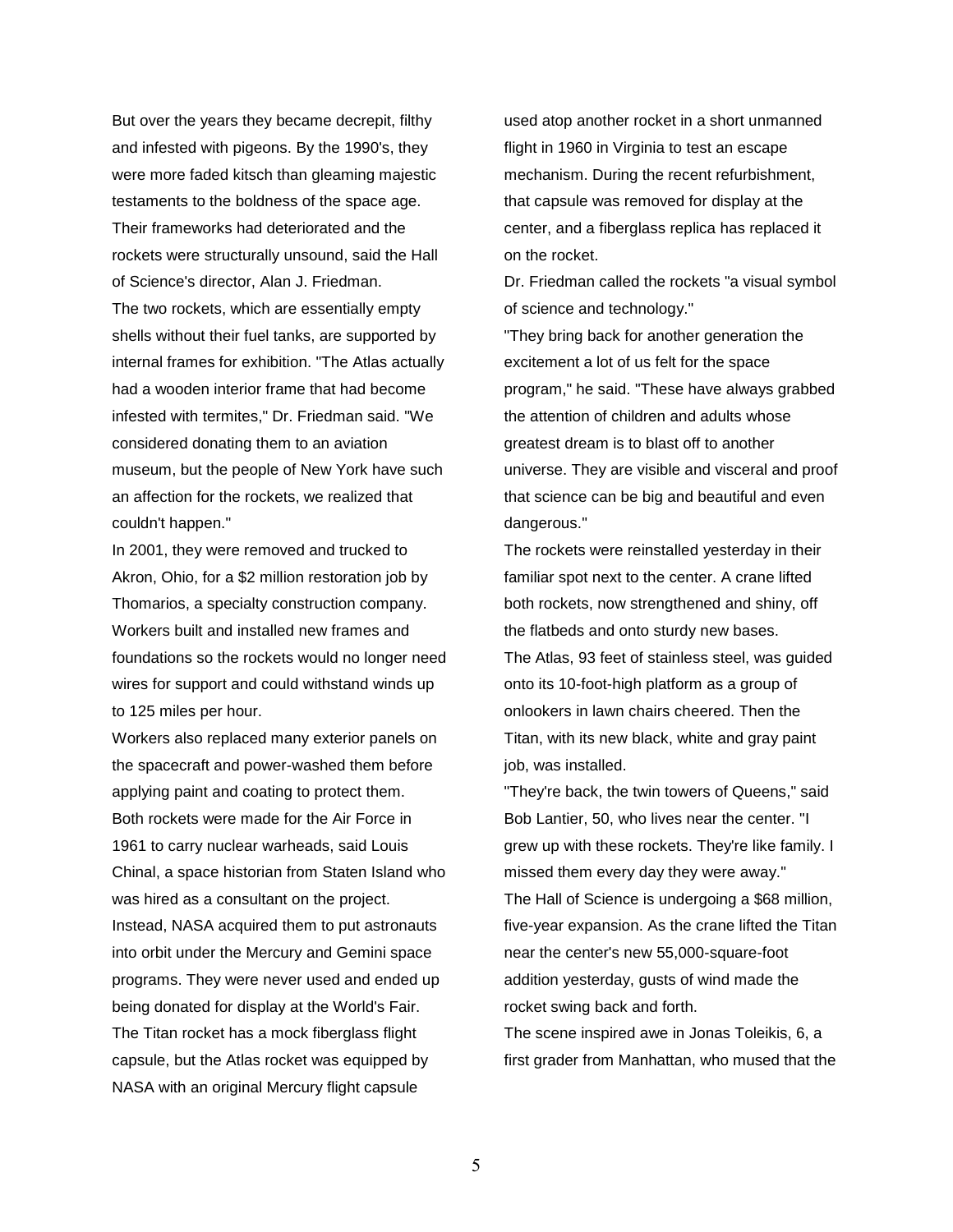rockets could take him "to outer space to see stars and stuff." Elijah Wood, 7, a second grader from Port Washington, N.Y., said the experience made him want to become an astronaut.

His mother, Laura Kaye, 45, said she brought him because "my father brought me here when I was his age, and I wanted to give my son the same thing."

#### **Exercise:**

#### **Compare the following paragraphs, and determine which is an effective summary and which is a problematic summary. Next, underline the sections that need revising, and make the necessary corrections.**

On one such Wednesday night there was something almost literally out of this world; you could see a lot of strange things on the New York City streets. This article is about two rockets Atlas and Titan being dragged into Manhattan, even though people thought "they made a wrong turn at Cape Canaveral." The rockets were first installed in New York City in the Hall of Science in 1964, where they became a prime attraction, but as the years drew on they became decrepit, structurally unsound, filthy and infested with pigeons. They got so badly undone, for example, the interior of the Atlas was infested with termites, that they were almost donated to a different sight. But the people of New York cherished them, I think, maybe because they became symbols of a great age in America, our desire to explore the unknown; who wouldn't love the rockets? But then the rockets got restored with a 2 million dollar paint job, and were installed as the "Twin Tower" symbols of Queens.

Corey Kilgannon's article "Museum's Rockets Return After a Tuneup in Ohio," published in the New York Times on October 3, 2003, discusses the return of two rockets to the New York Hall of Science after a two-year absence. According to the article, the Air Force made the rockets, Atlas and Titan, in the early 60's, and NASA donated them to the city of New York. In 2001, the rockets were given to Thomarios, a company in Ohio, for \$2 million dollars worth of restoration. A crowd watched the reinstallation of the huge rockets, both of which were over ninety feet. The restoration insured that a whole new generation would enjoy the sight of the rockets, which have been a part of New York's history for the last four decades.

6